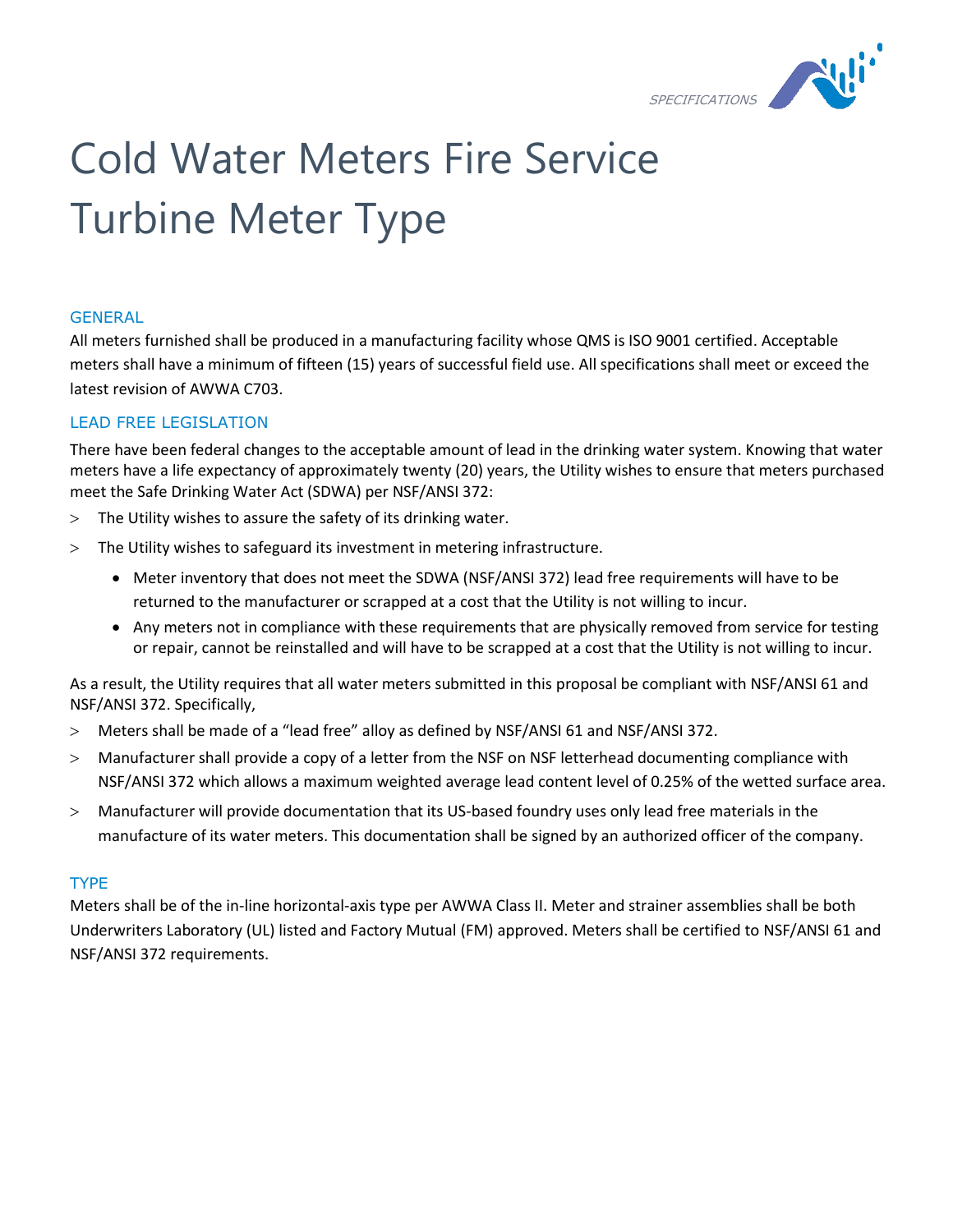

# **CAPACITY**

The capacity of the meters and strainers in terms of normal operating range, maximum continuous flow, maximum loss of head, and maximum intermittent flow shall be as shown below:

| <b>Size</b> | <b>Normal Operating</b><br>Range (gpm) | <b>Maximum Continuous</b><br>Flow (gpm) | Max. Loss of Head @<br>Max. Cont. Flow (psi) | <b>Maximum Intermittent</b><br>Flow (gpm) |
|-------------|----------------------------------------|-----------------------------------------|----------------------------------------------|-------------------------------------------|
| ري-         | $5 - 450$                              | 450                                     | 8.2                                          | 560                                       |
|             | $10 - 1200$                            | 1200                                    | 15                                           | 1500                                      |
| 6"          | $20 - 2500$                            | 2500                                    | 10                                           | 3100                                      |
| 8"          | $35 - 4000$                            | 4000                                    |                                              | 5000                                      |
| 10"         | $50 - 6500$                            | 6500                                    |                                              | 8000                                      |

# **SIZE**

The size of meters shall be determined by the nominal size (in inches) of the opening in the inlet and outlet flanges. Overall lengths of the meters and fire service strainers combined shall be as follows:

| <b>Meter Size</b> | <b>Laying Length</b> |  |
|-------------------|----------------------|--|
| 3"                | $26\frac{1}{8}$ "    |  |
| 4"                | 35"                  |  |
| ና"                | $44\frac{7}{8}$      |  |
| יא                | $51\frac{5}{16}$     |  |
| 10"               | 56"                  |  |

# CASE AND COVER

The maincase and cover shall be of an NSF/ANSI 61 and NSF/ANSI 372 compliant, lead free, high-copper alloy containing a minimum of 85% copper. The size, model, and arrows indicating direction of flow shall be cast in raised characters on the maincase or cover. The maincase and cover shall have a rated working pressure of 175 psi. The cover shall contain a calibration vane for the purpose of calibrating the turbine measuring element while the meter is in-line and under pressure. The calibration vane shall be mounted under the register that is attached in a tamper-resistant manner.

# **STRAINER**

Meters shall be supplied with a strainer designed and approved for fire service use by UL and FM and shall have a rated working pressure of 175 psi. The size, model, and NSF certification shall be marked on the strainer cover.

The strainer body shall be constructed of 300 series stainless steel. The strainer cover shall be constructed of 300 series stainless steel or epoxy- coated steel. The strainer basket shall be constructed of AISI Type 18-8 stainless steel. The strainer shall contain a flushing port located near its bottom to facilitate easy cleaning.

# EXTERNAL BOLTS

Meter cover bolts shall be made of AISI Type 316 stainless steel. All other bolts shall be 300 series stainless steel.

# **CONNECTIONS**

Maincases shall be flanged. 3" through 10" sizes shall be round flanged per AWWA C207, Class D.

# **REGISTERS**

Registers shall be permanently roll-sealed, straight reading, indicating in cubic feet, gallons, or cubic metres. Registers shall allow for in-line serviceability.